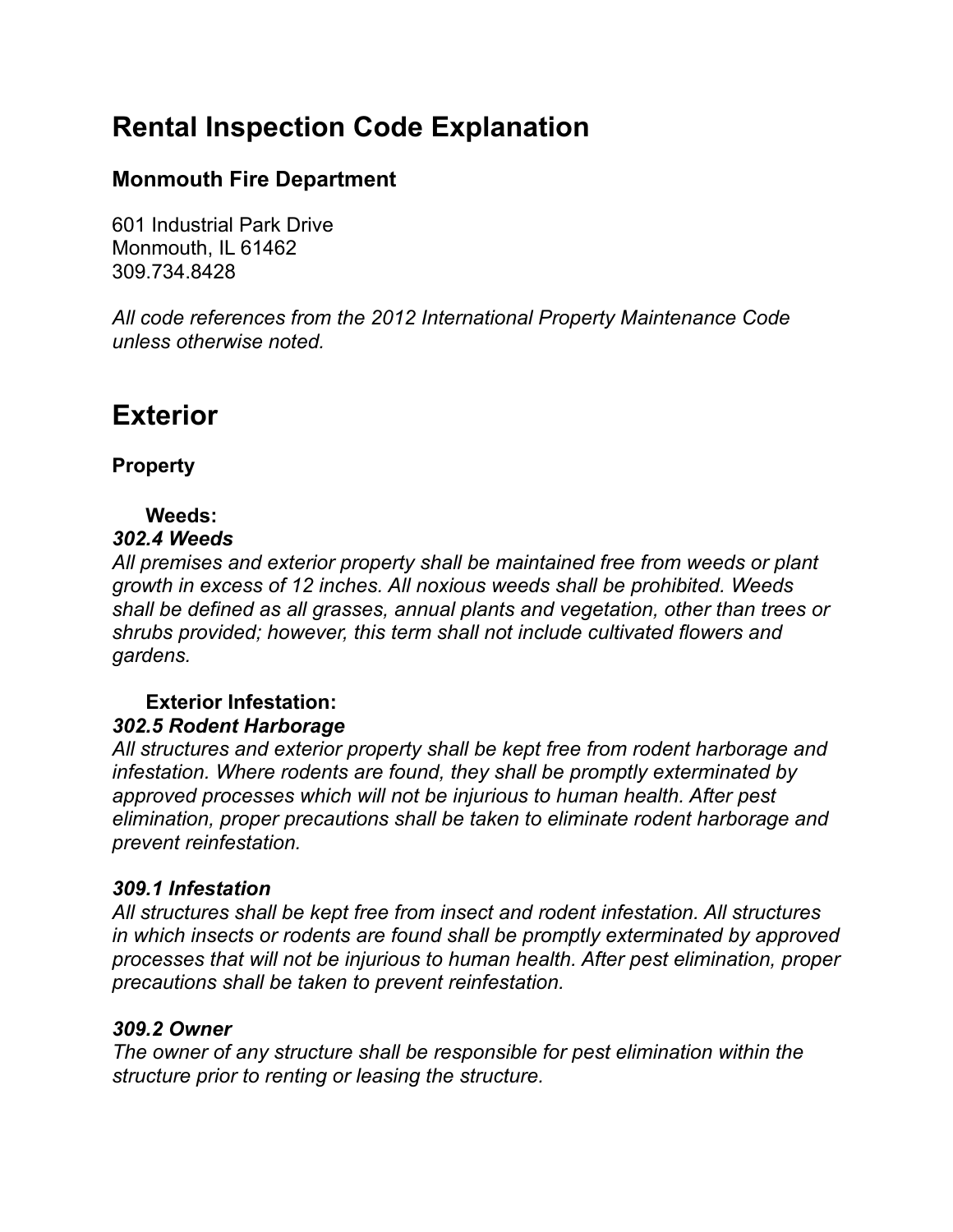#### *309.3 Single Occupant*

*The occupant of a one-family dwelling or of a single-tenant nonresidential structure shall be responsible for pest elimination on the premises.*

#### *309.4 Multiple Occupancy*

*The owner of a structure containing two or more dwelling units, a multiple occupancy, a rooming house or a nonresidential structure shall be responsible for pest elimination in the public or shared areas of the structure and exterior property. If infestation is caused by failure of an occupant to prevent such infestation in the area occupied, the occupant and owner shall be responsible for pest elimination.*

#### *309.5 Occupant*

*The occupant of any structure shall be responsible for the continued rodent and pest-free condition of the structure.*

*\*\*\*Exception: Where the infestations are caused by defects in the structure, the Owner shall be responsible for pest elimination.*

#### **Vehicles:**

#### *302.8 Motor Vehicles*

*Except as provided for in other regulations, no inoperative or unlicensed motor vehicle shall be parked, kept or stored on any premises, and no vehicle shall at any time be in a state of major disassembly, disrepair, or in the process of being stripped or dismantled. Painting of vehicles is prohibited unless conducted inside an approved spray booth. Exception: A vehicle of any type is permitted to undergo major overhaul, including body work, provided that such work is performed inside a structure or similarly enclosed area designed and approved for such purposes.*

#### **Parking:**

#### *Zoning Code of Ordinances*

*Required off-street parking spaces shall not be located in the required front yard unless said parking is on an improved surface and covers only that portion of the yard that leads to a parking space in the side or rear yard or a private garage.*

## *Required off-street parking based on Zoning District*

*R-1 Low Density Residential - 2 spaces per unit R-2 Medium Density Residential - 2 spaces per unit R-3 High Density Residential / Multi-Family - One and Two Family Dwellings require 2 spaces per unit / Multi-Family Dwellings require 1 1/2 spaces per unit. R-4 Residential Mobile Home Park District - 2 spaces per unit plus guest parking as defined in the special requirements section of the Zoning Code.*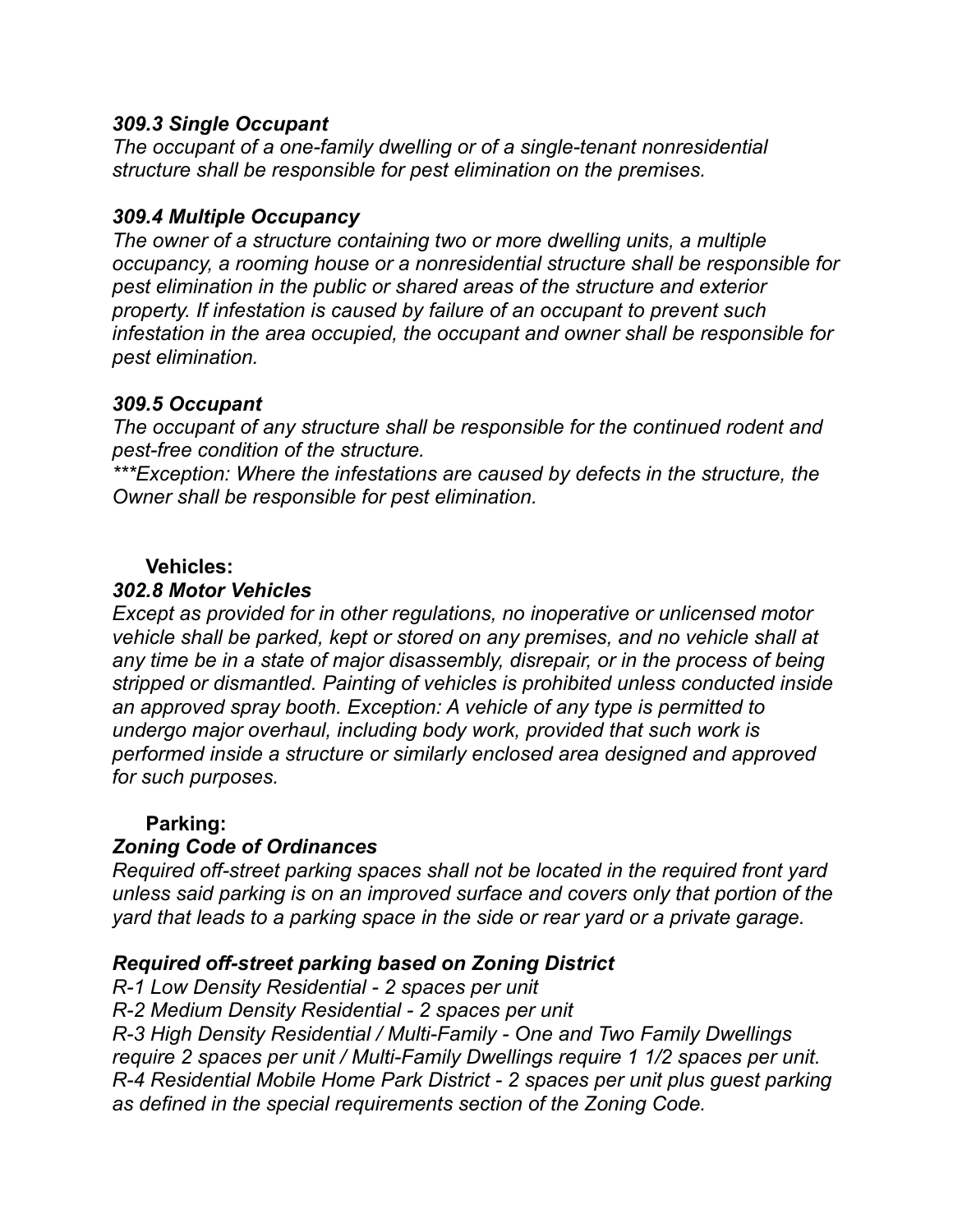## *Ordinance #09-025*

*It shall be unlawful for any person to drive or park any motor vehicle as defined in Chapter 70 to the Code of Ordinance for the City of Monmouth over or upon any of the public boulevards of the city, other than at the established walks or drives thereon.*

*Boulevards: all that portion of the public streets and avenues of the city between the established lot lines not occupied by sidewalks or footpaths and not usually and customarily used for vehicular travel.*

## **Defacement:**

#### *302.9 Defacement of Property*

*No person shall willfully or wantonly damage, mutilate or deface any exterior surface of any structure or building on any private or public property by placing thereon any marking, carving or*

*graffiti. It shall be the responsibility of the owner to restore said surface to an approved state of maintenance and repair.*

## **Fences:**

#### *302.7 Accessory Structures*

*All accessory structures, including detached garages, fences and walls, shall be maintained structurally sound and in good repair.*

#### *303.2 Enclosures*

*Private swimming pools, hot tubs and spas, containing water more than 24 inches (610 mm) in depth shall be completely surrounded by a fence or barrier at least 48 inches (1219 mm) in height above the finished ground level measured on the side of the barrier away from the pool. Gates and doors in such barriers shall be self-closing and self-latching.*

## **Swimming Pool:**

#### *303.1 Swimming Pools*

*Swimming pools shall be maintained in a clean and sanitary condition, and in good repair.*

#### *303.2 Enclosures*

*Private swimming pools, hot tubs and spas, containing water more than 24 inches (610 mm) in depth shall be completely surrounded by a fence or barrier at least 48 inches (1219 mm) in height above the finished ground level measured on the side of the barrier away from the pool. Gates and doors in such barriers shall be self-closing and self-latching.*

#### **Exterior Structure**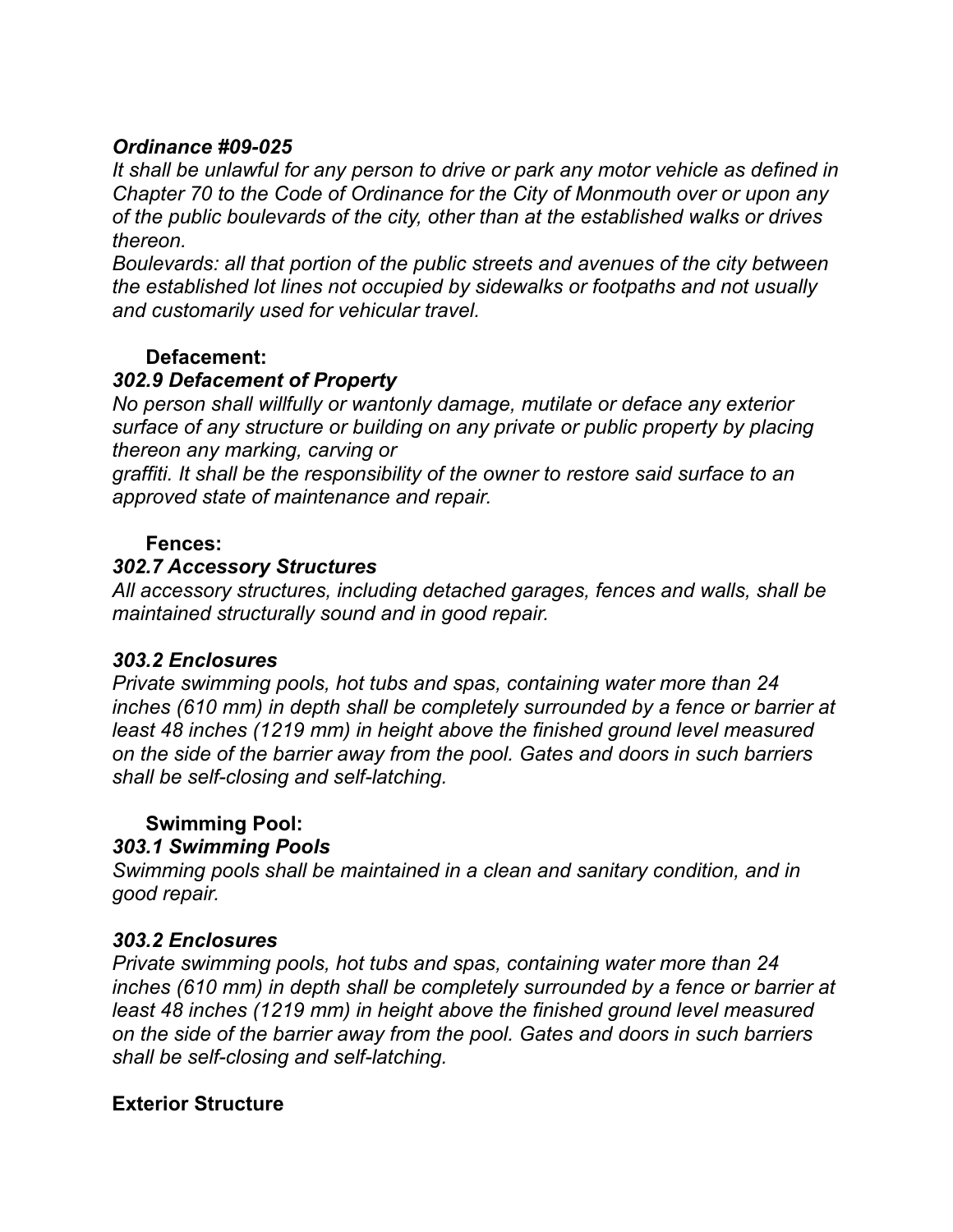# **Windows and Doors:**

#### *304.2 Protective Treatment*

*All exterior surfaces, including but not limited to, doors, door and window frames, cornices, porches, trim, balconies, decks and fences, shall be maintained in good condition. Exterior wood surfaces, other than decay-resistant woods, shall be protected from the elements and decay by painting or other protective covering or treatment. Peeling, flaking and chipped paint shall be eliminated and surfaces repainted. All siding and masonry joints, as well as those between the building envelope and the perimeter of windows, doors and skylights, shall be maintained weather resistant and water tight.*

## **Surface Decay:**

## *304.2 Protective Treatment*

*All exterior surfaces, including but not limited to, doors, door and window frames, cornices, porches, trim, balconies, decks and fences, shall be maintained in good condition. Exterior wood surfaces, other than decay-resistant woods, shall be protected from the elements and decay by painting or other protective covering or treatment. Peeling, flaking and chipped paint shall be eliminated and surfaces repainted. All siding and masonry joints, as well as those between the building envelope and the perimeter of windows, doors and skylights, shall be maintained weather resistant and water tight.*

## *304.6 Exterior Walls*

*All exterior walls shall be free from holes, breaks, and loose or rotting materials; and maintained weatherproof and properly surface coated where required to prevent deterioration.*

# **Address Numbers:**

## *304.3 Premises Identification*

*Buildings shall have approved address numbers placed in a position to be plainly legible and visible from the street or road fronting the property. These numbers shall contrast with their background. Address numbers shall be Arabic numerals or alphabet letters. Numbers shall be a minimum of 4 inches (102 mm) in height with a minimum stroke width of 0.5 inch (12.7 mm).*

# **Foundation:**

## *304.5 Foundation Walls*

*All foundation walls shall be maintained plumb and free from open cracks and breaks and shall be kept in such condition so as to prevent the entry of rodents and other pests.*

 **Roof:** *304.7 Roofs and Drainage*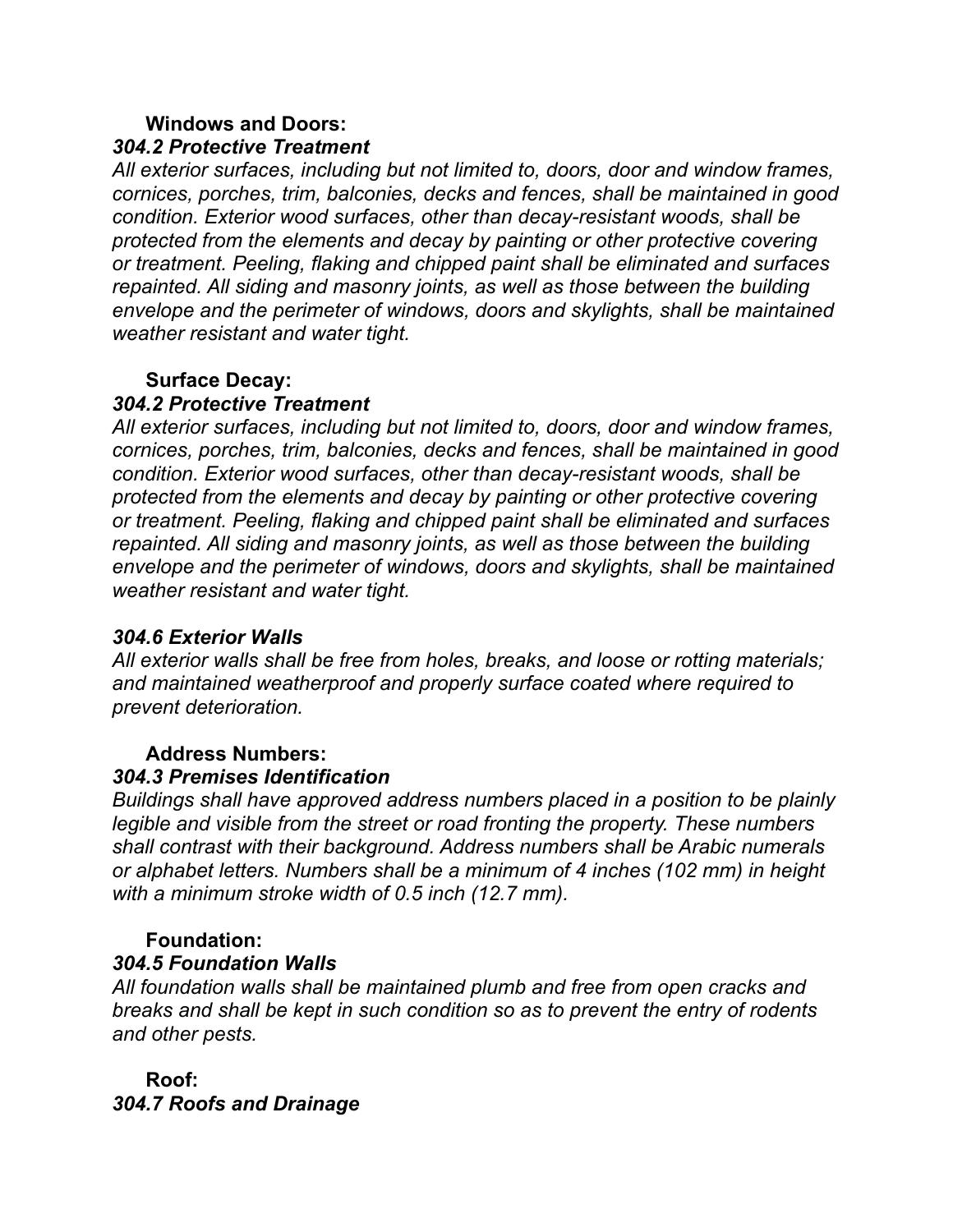*The roof and flashing shall be sound, tight and not have defects that admit rain. Roof drainage shall be adequate to prevent dampness or deterioration in the walls or interior portion of the structure. Roof drains, gutters and downspouts shall be maintained in good repair and free from obstructions. Roof water shall not be discharged in a manner that creates a public nuisance.*

#### **Exterior Walls:** *304.6 Exterior Walls*

*All exterior walls shall be free from holes, breaks, and loose or rotting materials; and maintained weatherproof and properly surface coated where required to prevent deterioration.*

# **Other Structure:**

## *302.7 Accessory Structures*

*All accessory structures, including detached garages, fences and walls, shall be maintained structurally sound and in good repair.*

# *304.10 Stairways, Decks, Porches and Balconies*

*Every exterior stairway, deck, porch and balcony, and all appurtenances attached thereto, shall be maintained structurally sound, in good repair, with proper anchorage and capable of supporting the imposed loads.* 

# *304.12 Handrails and Guards*

*Every handrail and guard shall be firmly fastened and capable of supporting normally imposed loads and shall be maintained in good condition.*

# **Windows:**

## *304.14 Insect Screens*

*During the period from April to November, every door, window and other outside opening required for ventilation of habitable rooms, shall be supplied with approved tightly fitting screens of minimum 16 mesh per inch (16 mesh per 25 mm), and every screen door used for insect control shall have a self-closing device in good working condition.*

# *304.18 Building Security*

*Doors, windows or hatchways for dwelling units, room units or housekeeping units shall be provided with devices designed to provide security for the occupants and property within.*

 **Locks:** *304.18 Building Security*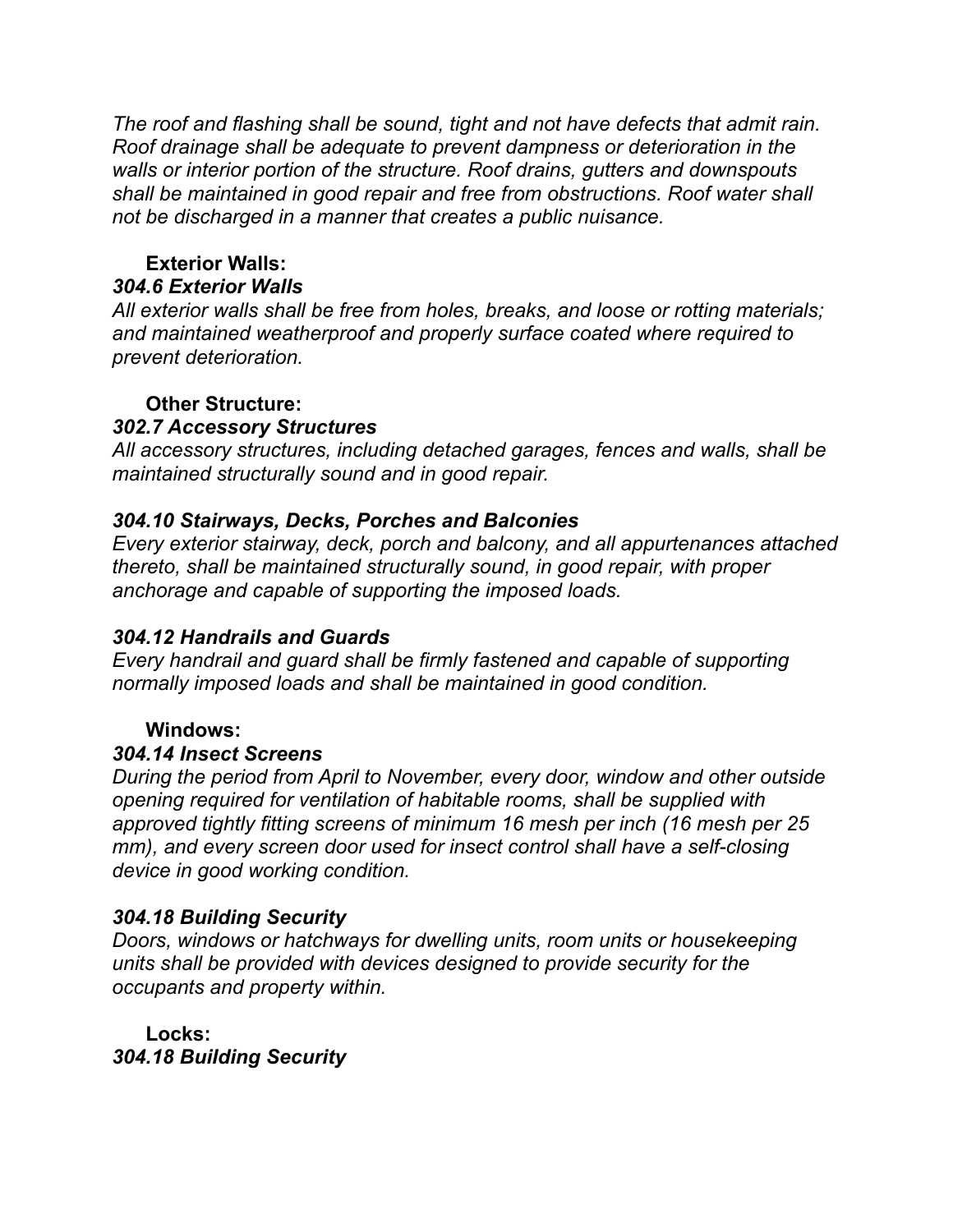*Doors, windows or hatchways for dwelling units, room units or housekeeping units shall be provided with devices designed to provide security for the occupants and property within.*

## **Rubbish and Garbage**

#### **Free of Rubbish:** *305.1 General Interior Requirements*

*The interior of a structure and equipment therein shall be maintained in good repair, structurally sound and in a sanitary condition. Occupants shall keep that part of the structure which they occupy or control in a clean and sanitary condition. Every owner of a structure containing a rooming house, housekeeping units, a hotel, a dormitory, two or more dwelling units or two or more nonresidential occupancies, shall maintain, in a clean and sanitary condition, the shared or public areas of the structure and exterior property.*

## *308.1 Accumulation of Rubbish or Garbage*

*All exterior property and premises, and the interior of every structure, shall be free from any accumulation of rubbish or garbage.*

## *308.2 Disposal of Rubbish*

*Every occupant of a structure shall dispose of all rubbish in a clean and sanitary manner by placing such rubbish in approved containers.*

## *308.2.1 Rubbish Storage Facilities*

*The owner of every occupied premises shall supply approved covered containers*  for rubbish, and the owner of the premises shall be responsible for the removal of *rubbish.*

## *308.3 Disposal of Garbage*

*Every occupant of a structure shall dispose of garbage in a clean and sanitary manner by placing such garbage in an approved garbage disposal facility or approved garbage containers.*

# **Dwelling Units**

## **Interior Structure**

## **Interior Infestation:**

## *309.1 Infestation*

*All structures shall be kept free from insect and rodent infestation. All structures in which insects or rodents are found shall be promptly exterminated by approved*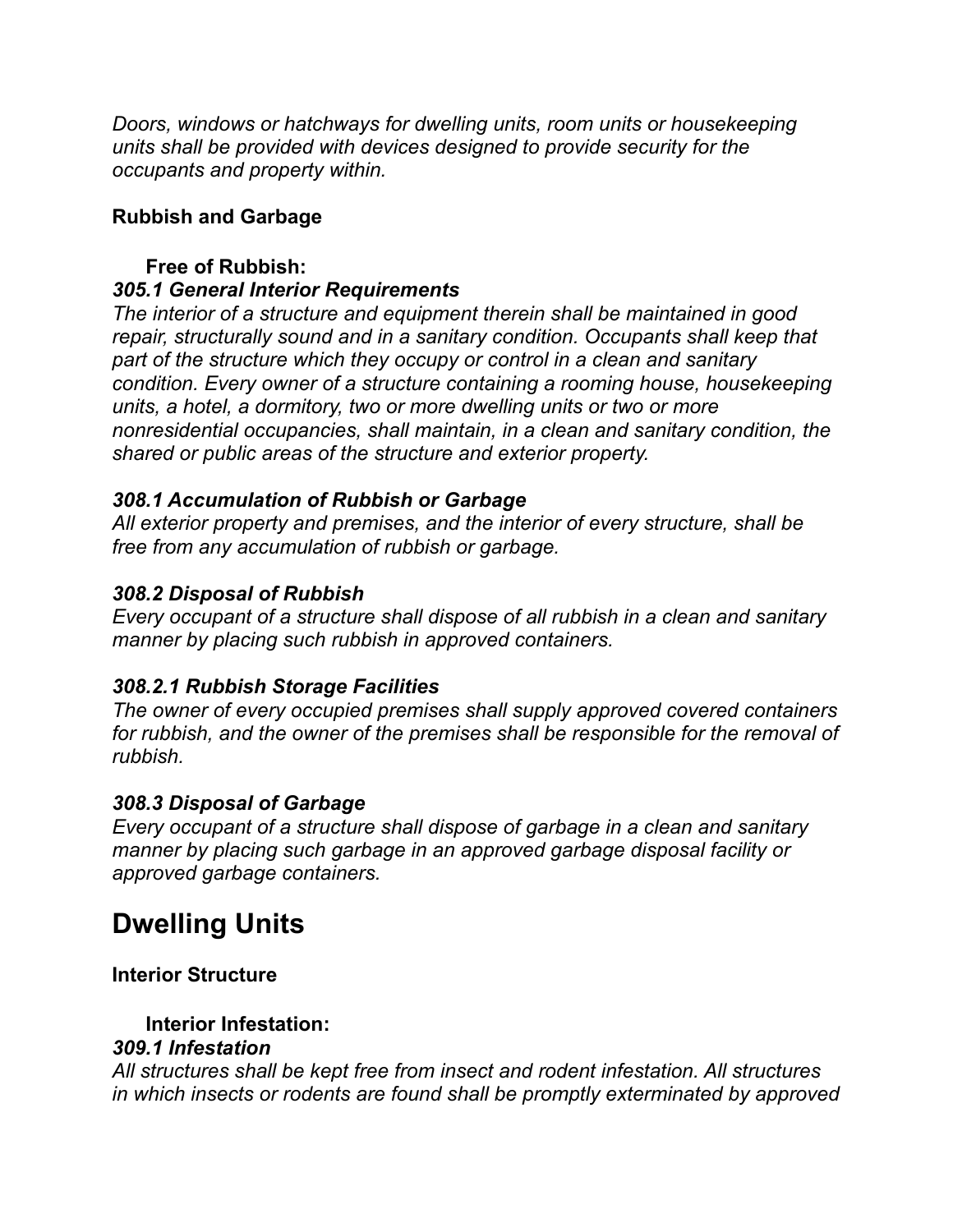*processes that will not be injurious to human health. After pest elimination, proper precautions shall be taken to prevent reinfestation.*

#### *309.2 Owner*

*The owner of any structure shall be responsible for pest elimination within the structure prior to renting or leasing the structure.*

## *309.3 Single Occupant*

*The occupant of a one-family dwelling or of a single-tenant nonresidential structure shall be responsible for pest elimination on the premises.*

## *309.4 Multiple Occupancy*

*The owner of a structure containing two or more dwelling units, a multiple occupancy, a rooming house or a nonresidential structure shall be responsible for pest elimination in the public or shared areas of the structure and exterior property. If infestation is caused by failure of an occupant to prevent such infestation in the area occupied, the occupant and owner shall be responsible for pest elimination.*

## *309.5 Occupant*

*The occupant of any structure shall be responsible for the continued rodent and pest-free condition of the structure.*

*\*\*\*Exception: Where the infestations are caused by defects in the structure, the owner shall be responsible for pest elimination.*

# **Walls:**

## *305.3 Interior Surfaces*

*All interior surfaces, including windows and doors, shall be maintained in good, clean and sanitary condition. Peeling, chipping, flaking or abraded paint shall be repaired, removed or covered. Cracked or loose plaster, decayed wood and other defective surface conditions shall be corrected.*

## **Floors:**

## *305.3 Interior Surfaces*

*All interior surfaces, including windows and doors, shall be maintained in good, clean and sanitary condition. Peeling, chipping, flaking or abraded paint shall be repaired, removed or covered. Cracked or loose plaster, decayed wood and other defective surface conditions shall be corrected.*

## *305.4 Stairs and Walking Surfaces*

*Every stair, ramp, landing, balcony, porch, deck or other walking surface shall be maintained in sound condition and good repair.*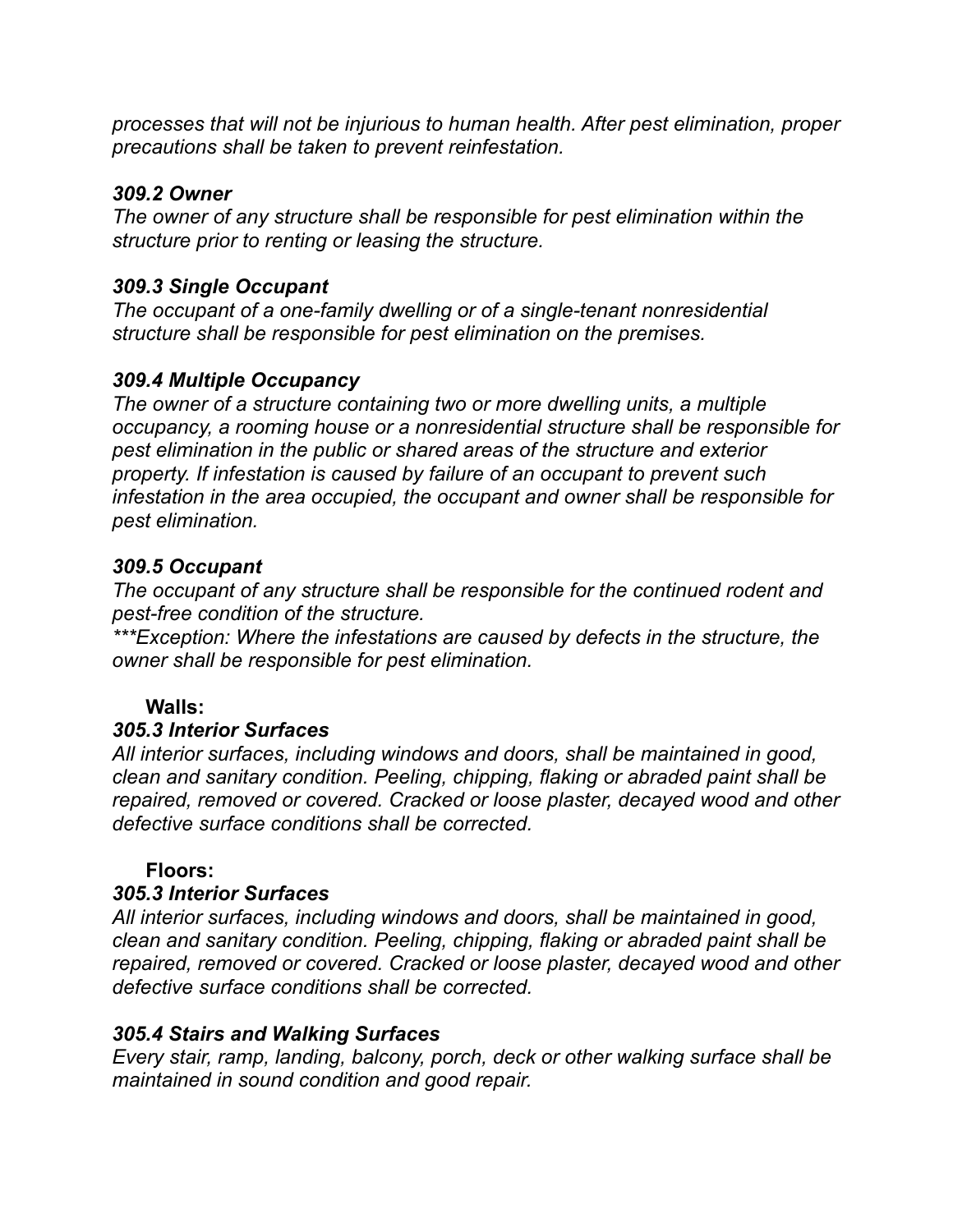#### **Handrails:**

#### *305.5 Handrails and Guards*

*Every handrail and guard shall be firmly fastened and capable of supporting normally imposed loads and shall be maintained in good condition.*

#### **Doors:**

#### *305.6 Interior Doors*

*Every interior door shall fit reasonably well within its frame and shall be capable of being opened and closed by being properly and securely attached to jambs, headers or tracks as intended by the manufacturer of the attachment hardware.*

## **Light**

# **Habitable Spaces:**

## *305.1 General Interior Requirements*

*The interior of a structure and equipment therein shall be maintained in good repair, structurally sound and in a sanitary condition. Occupants shall keep that part of the structure which they occupy or control in a clean and sanitary condition. Every owner of a structure containing a rooming house, housekeeping units, a hotel, a dormitory, two or more dwelling units or two or more nonresidential occupancies, shall maintain, in a clean and sanitary condition, the shared or public areas of the structure and exterior property.*

## *402.1 Habitable Spaces*

*Every habitable space shall have at least one window of approved size facing directly to the outdoors or to a court. The minimum total glazed area for every habitable space shall be 8 percent of the floor area of such room. Wherever walls or other portions of a structure face a window of any room and such obstructions are located less than 3 feet (914 mm) from the window and extend to a level above that of the ceiling of the room, such window shall not be deemed to face directly to the outdoors nor to a court and shall not be included as contributing to the required minimum total window area for the room.*

## **Common Hallways:**

## *305.1 General Interior Requirements*

*The interior of a structure and equipment therein shall be maintained in good repair, structurally sound and in a sanitary condition. Occupants shall keep that part of the structure which they occupy or control in a clean and sanitary condition. Every owner of a structure containing a rooming house, housekeeping units, a hotel, a dormitory, two or more dwelling units or two or more nonresidential occupancies, shall maintain, in a clean and sanitary condition, the shared or public areas of the structure and exterior property.*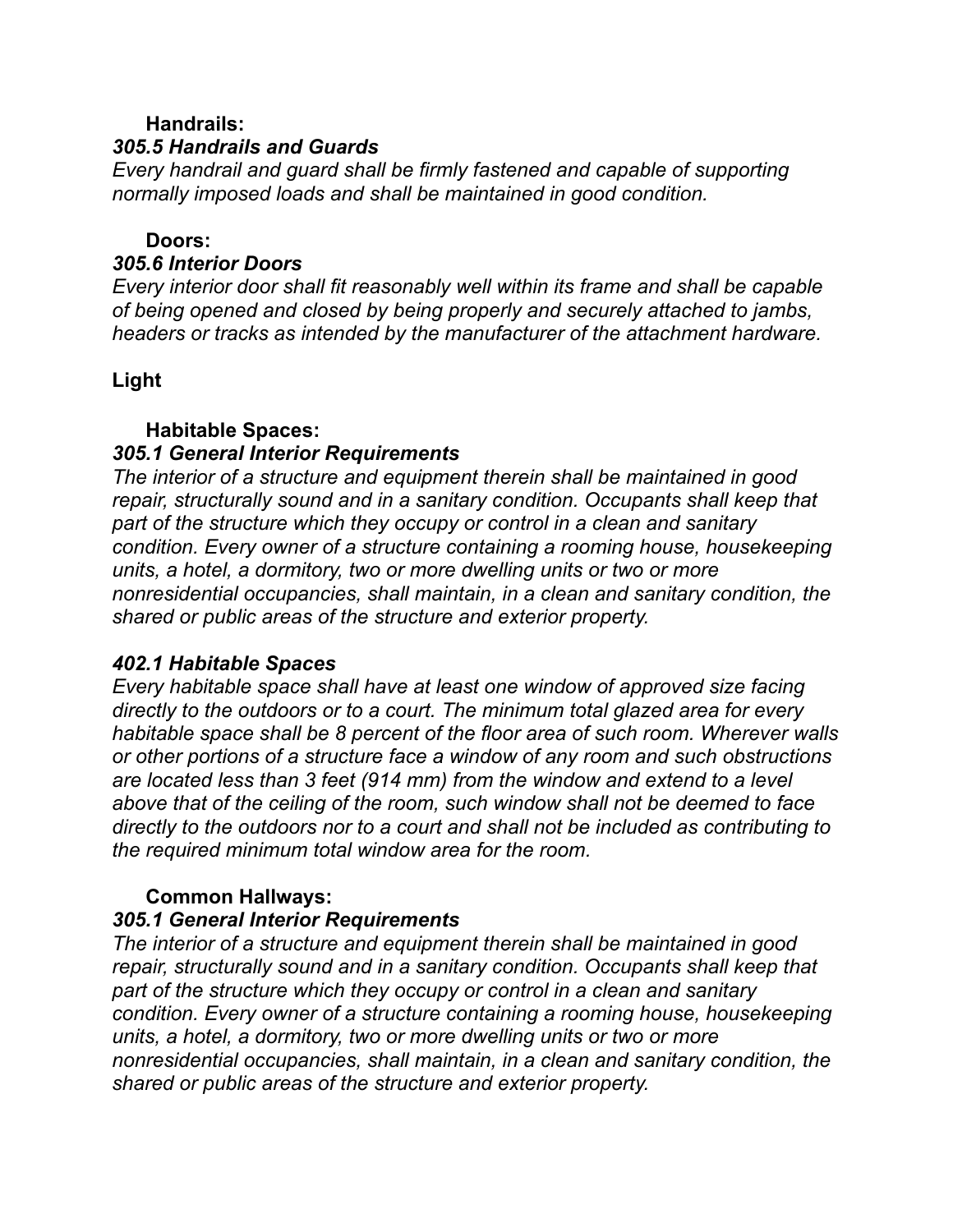#### *402.2 Common Halls and Stairways*

*Every common hall and stairway in residential occupancies, other than in one and two-family dwellings, shall be lighted at all times with at least a 60-watt standard incandescent light bulb for each 200 square feet (19 m2) of floor area or equivalent illumination, provided that the spacing between lights shall not be greater than 30 feet (9144 mm).*

#### *605.3 Luminaries*

*Every public hall, interior stairway, toilet room, kitchen, bathroom, laundry room, boiler room and furnace room shall contain at least one electric luminaire.*

## **Ventilation**

#### **Operational Windows:**

## *403.1 Habitable Spaces*

*Every habitable space shall have at least one openable window. The total openable area of the window in every room shall be equal to at least 45 percent of the minimum glazed area required in Section 402.1.*

#### **Bathroom Ventilation:**

## *403.2 Bathrooms and Toilet Rooms*

*Every bathroom and toilet room shall comply with the ventilation requirements for habitable spaces as required by Section 403.1, except that a window shall not be required in such spaces equipped with a mechanical ventilation system. Air exhausted by a mechanical ventilation system from a bathroom or toilet room shall discharge to the outdoors and shall not be recirculated.*

# **Dryer Exhaust:**

## *403.5 Clothes Dryer Exhaust*

*Clothes dryer exhaust systems shall be independent of all other systems and shall be exhausted outside the structure in accordance with the manufacturer's instructions. Exception: Listed and labeled condensing (ductless) clothes dryers.*

# **Plumbing**

# **Proper Fixtures:**

## *502.1 Dwelling Units*

*Every dwelling unit shall contain its own bathtub or shower, lavatory, water closet and kitchen sink which shall be maintained in a sanitary, safe working condition. The lavatory shall be placed in the same room as the water closet or located in close proximity to the door leading directly into the room in which such water*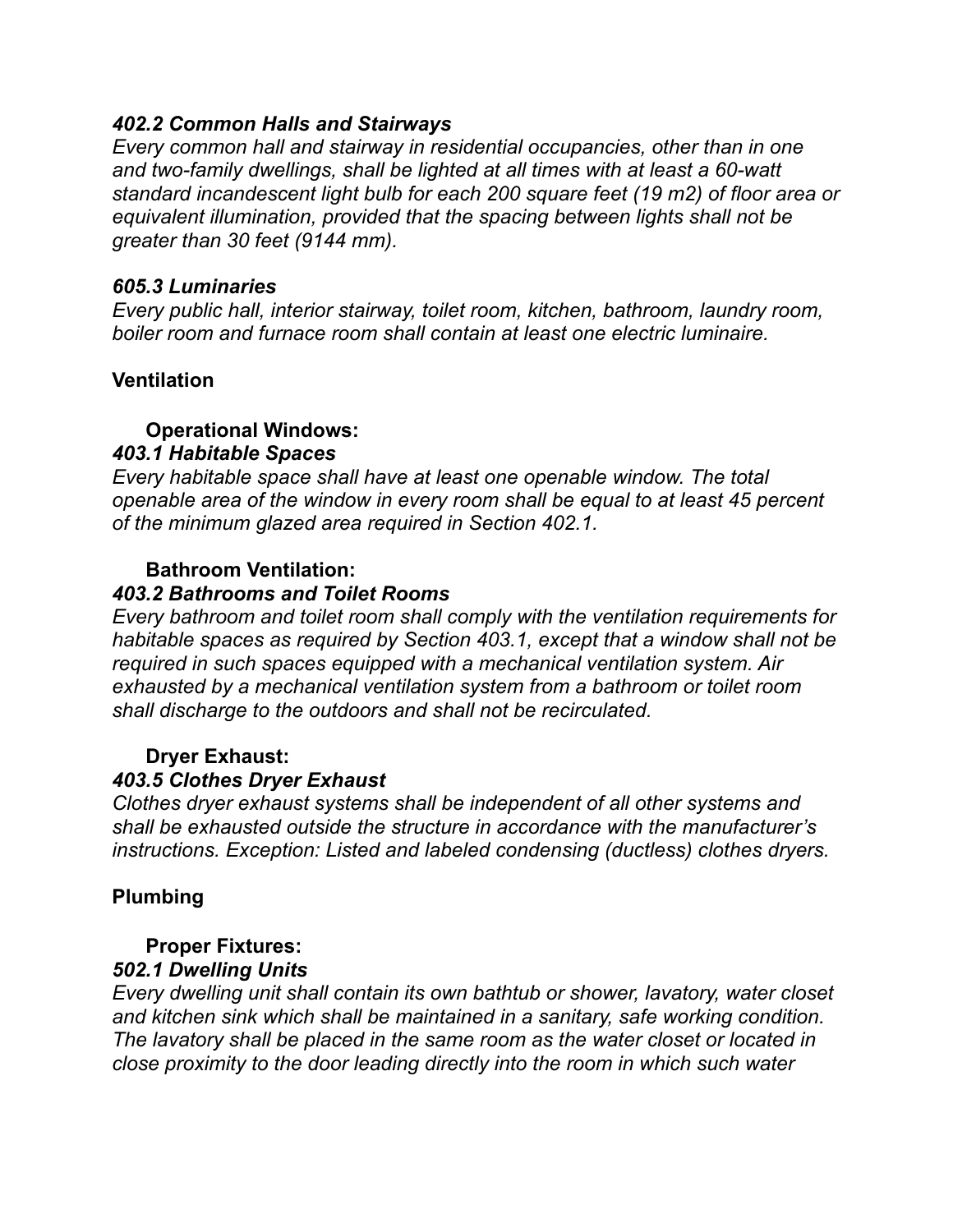*closet is located. A kitchen sink shall not be used as a substitute for the required lavatory.*

## *502.2 Rooming Houses*

*At least one water closet, lavatory and bathtub or shower shall be supplied for each four rooming units.*

# **Kitchen Sink:**

#### *502.1 Dwelling Units*

*Every dwelling unit shall contain its own bathtub or shower, lavatory, water closet and kitchen sink which shall be maintained in a sanitary, safe working condition. The lavatory shall be placed in the same room as the water closet or located in close proximity to the door leading directly into the room in which such water closet is located. A kitchen sink shall not be used as a substitute for the required lavatory.*

## *505.1 General*

*Every sink, lavatory, bathtub or shower, drinking fountain, water closet or other plumbing fixture shall be properly connected to either a public water system or to an approved private water system. All kitchen sinks, lavatories, laundry facilities, bathtubs and showers shall be supplied with hot or tempered and cold running water in accordance with the International Plumbing Code.*

## **Water System:**

#### *505.1 General*

*Every sink, lavatory, bathtub or shower, drinking fountain, water closet or other plumbing fixture shall be properly connected to either a public water system or to an approved private water system. All kitchen sinks, lavatories, laundry facilities, bathtubs and showers shall be supplied with hot or tempered and cold running water in accordance with the International Plumbing Code.*

## *506.1 General*

*All plumbing fixtures shall be properly connected to either a public sewer system or to an approved private sewage disposal system.*

## **Hot Water:**

## *505.1 General*

*Every sink, lavatory, bathtub or shower, drinking fountain, water closet or other plumbing fixture shall be properly connected to either a public water system or to an approved private water system. All kitchen sinks, lavatories, laundry facilities, bathtubs and showers shall be supplied with hot or tempered and cold running water in accordance with the International Plumbing Code.*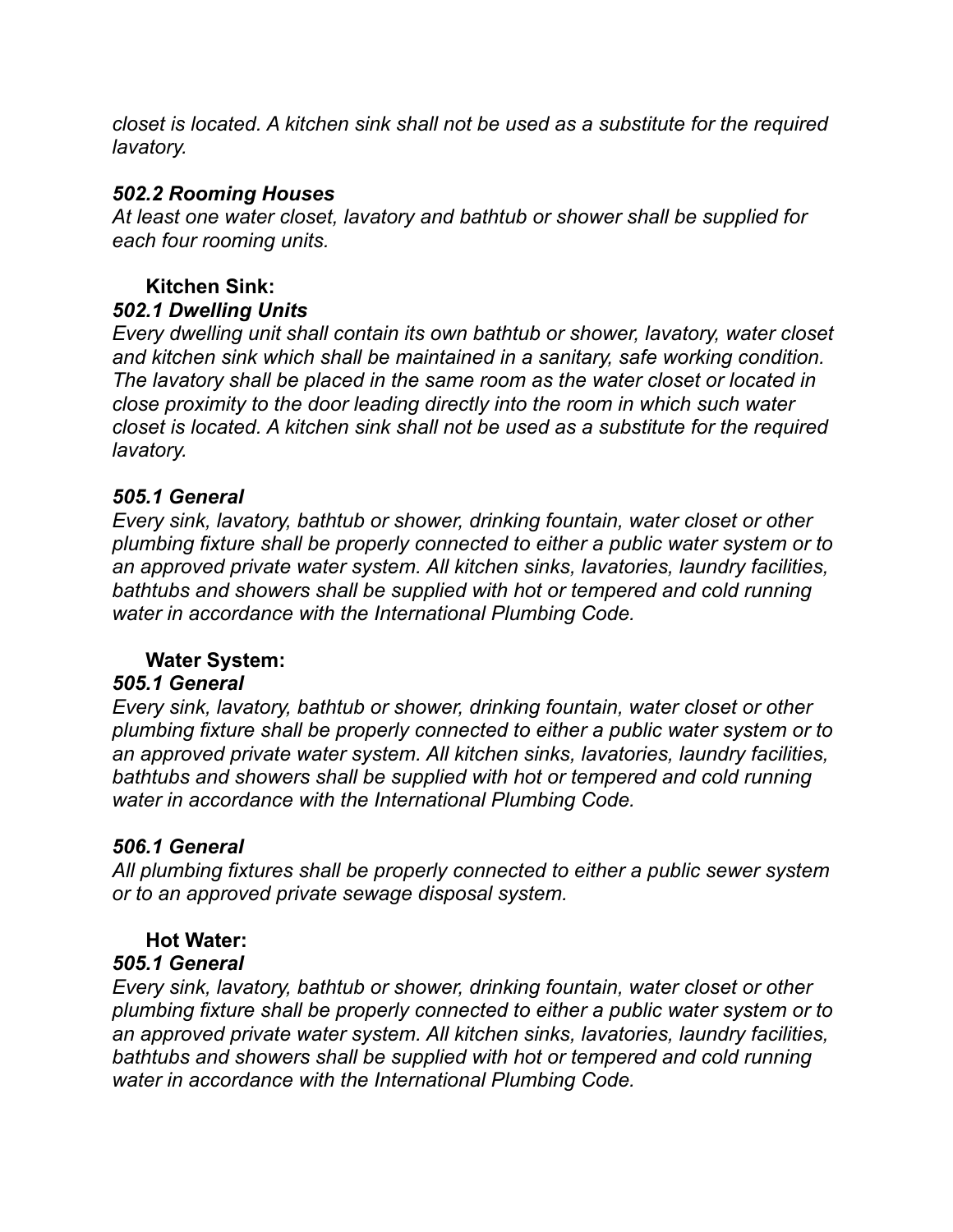## **Mechanical and Electrical**

## **Heating:**

## *602.3 Heat Supply*

*Every owner and operator of any building who rents, leases or lets one or more dwelling units or sleeping units on terms, either expressed or implied, to furnish heat to the occupants thereof shall supply heat during the period from November to April to maintain a minimum temperature of 68°F (20°C) in all habitable rooms, bathrooms and toilet rooms.*

## *602.5 Room Temperature Measurement*

*The required room temperatures shall be measured 3 feet (914 mm) above the floor near the center of the room and 2 feet (610 mm) inward from the center of each exterior wall.*

# **Fuel Burning Appliances:**

#### *603.2 Removal of Combustion Products*

*All fuel-burning equipment and appliances shall be connected to an approved chimney or vent. Exception: Fuel-burning equipment and appliances which are labeled for unvented operation.*

#### *603.3 Clearances*

*All required clearances to combustible materials shall be maintained.*

## *605.1 Installation*

*All electrical equipment, wiring and appliances shall be properly installed and maintained in a safe and approved manner.*

## **Electric Service:**

## *604.2 Service*

*The size and usage of appliances and equipment shall serve as a basis for determining the need for additional facilities in accordance with NFPA 70, Dwelling units shall be served by a three-wire, 120/240 volt, single phase electrical service having a minimum rating of 60 amperes.*

## *604.3 Electrical Systems Hazards*

*Where it is found that the electrical system in a structure constitutes a hazard to the occupants or the structure by reason of inadequate service, improper fusing, insufficient receptacle and lighting outlets, improper wiring or installation, deterioration or damage, or for similar reasons, the code official shall require the defects to be corrected to eliminate the hazard.*

# **Outlets:**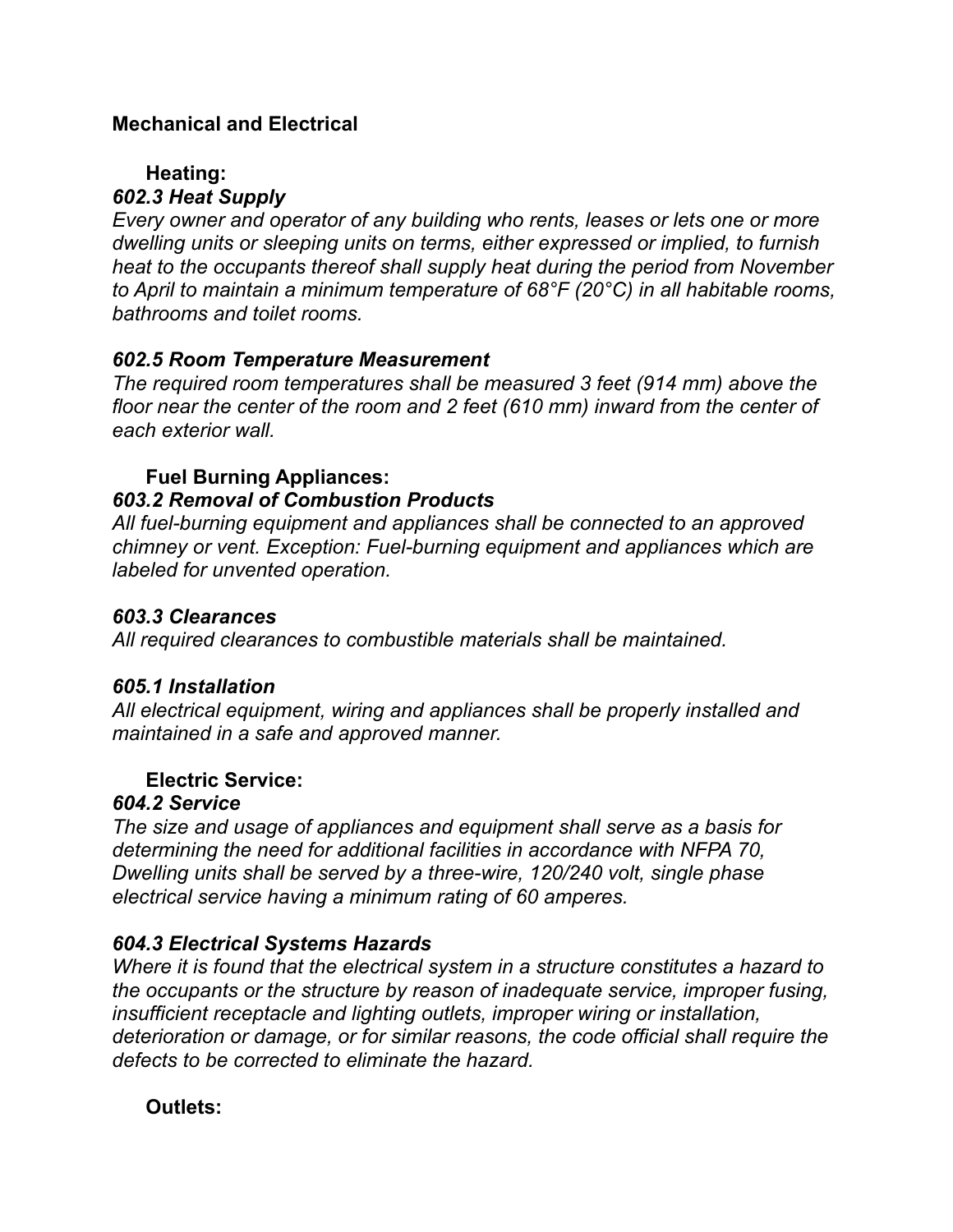#### *605.2 Receptacles*

*Every habitable space in a dwelling shall contain at least two separate and remote receptacle outlets. Every laundry area shall contain at least one grounded-type receptacle or a receptacle with a ground fault circuit interrupter. Every bathroom shall contain at least one receptacle. Any new bathroom receptacle outlet shall have ground fault circuit interrupter protection. All receptacle outlets shall have the appropriate faceplate cover for the location.*

#### **Fire Safety**

#### **Exit Path:**

#### *702.1 General*

*A safe, continuous and unobstructed path of travel shall be provided from any point in a building or structure to the public way. Means of egress shall comply with the International Fire Code.*

#### *702.2 Aisles*

*The required width of aisles in accordance with the International Fire Code shall be unobstructed.*

## **Emergency Escape Openings:**

#### *702.3 Locked Doors*

*All means of egress doors shall be readily openable from the side from which egress is to be made without the need for keys, special knowledge or effort, except where the door hardware conforms to that permitted by the International Building Code.*

#### **Smoke Alarms:**

#### *704.1 General*

*All systems, devices and equipment to detect a fire, actuate an alarm, or suppress or control a fire or any combination thereof shall be maintained in an operable condition at all times in accordance with the International Fire Code.*

## *704.2 Smoke and Carbon Monoxide Alarms*

*Single- or multiple-station smoke and carbon monoxide alarms shall be installed and maintained in on every level of the structure including basements and heated occupied attic spaces. Detectors shall be located within 15 feet of each sleeping area. Smoke and carbon monoxide detectors can be a single combined unit or separate units.* 

## *704.4 Interconnection*

*Where more than one smoke alarm is required to be installed within an individual dwelling unit in Group R-2, R-3, R-4 and in dwellings not regulated as Group R*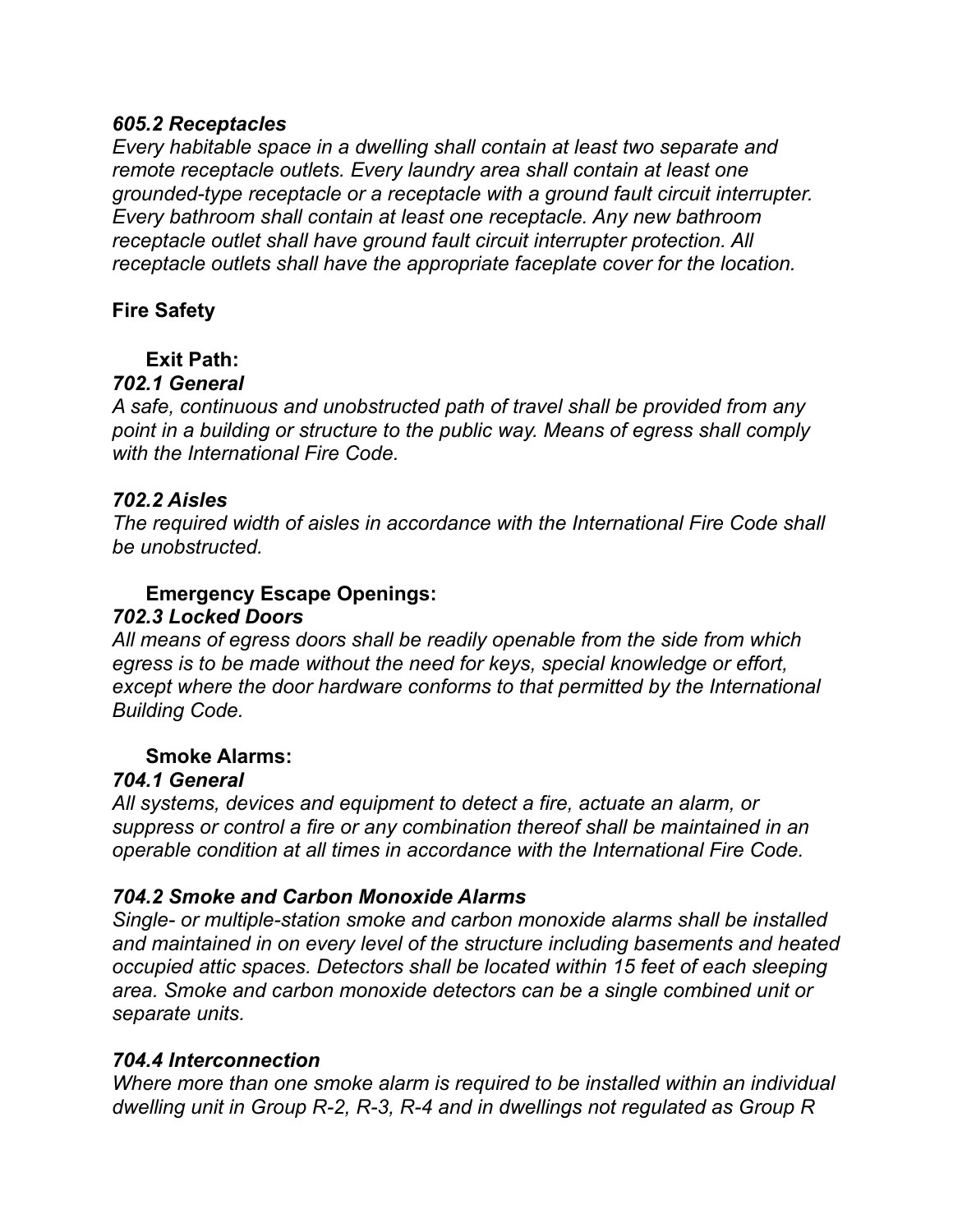*occupancies, the smoke alarms shall be interconnected in such a manner that the activation of one alarm will activate all of the alarms in the individual unit.* 

#### *Exceptions:*

*1. Interconnection is not required in buildings which are not undergoing alterations, repairs or construction of any kind.*

*2. Smoke alarms in existing areas are not required to be interconnected where alterations or repairs do not result in the removal of interior wall or ceiling finishes exposing the structure, unless there is an attic, crawl space or basement available which could provide access for interconnection without the removal of interior finishes.*

## **Carbon Monoxide Detectors:**

#### *704.1 General*

*All systems, devices and equipment to detect a fire, actuate an alarm, or suppress or control a fire or any combination thereof shall be maintained in an operable condition at all times in accordance with the International Fire Code.*

## *704.2 Smoke and Carbon Monoxide Alarms*

*Single- or multiple-station smoke and carbon monoxide alarms shall be installed and maintained in on every level of the structure including basements and heated occupied attic spaces. Detectors shall be located within 15 feet of each sleeping area. Smoke and carbon monoxide detectors can be a single combined unit or separate units.*

 **Upper Floor Exits: Occupancy**

## **Minimum Area Requirements:** *404.2 Minimum Room Widths*

*A habitable room, other than a kitchen, shall be a minimum of 7 feet (2134 mm) in any plan dimension. Kitchens shall have a minimum clear passageway of 3 feet (914 mm) between counter fronts and appliances or counter fronts and walls.*

# **Prohibited Occupancy:**

#### *404.4.4 Prohibited Occupancy*

*Kitchens and non-habitable spaces shall not be used for sleeping purposes.*

# **Food Preparation:**

# *404.7 Food Preparation*

*All spaces to be occupied for food preparation purposes shall contain suitable space and equipment to store, prepare and serve foods in a sanitary manner.*